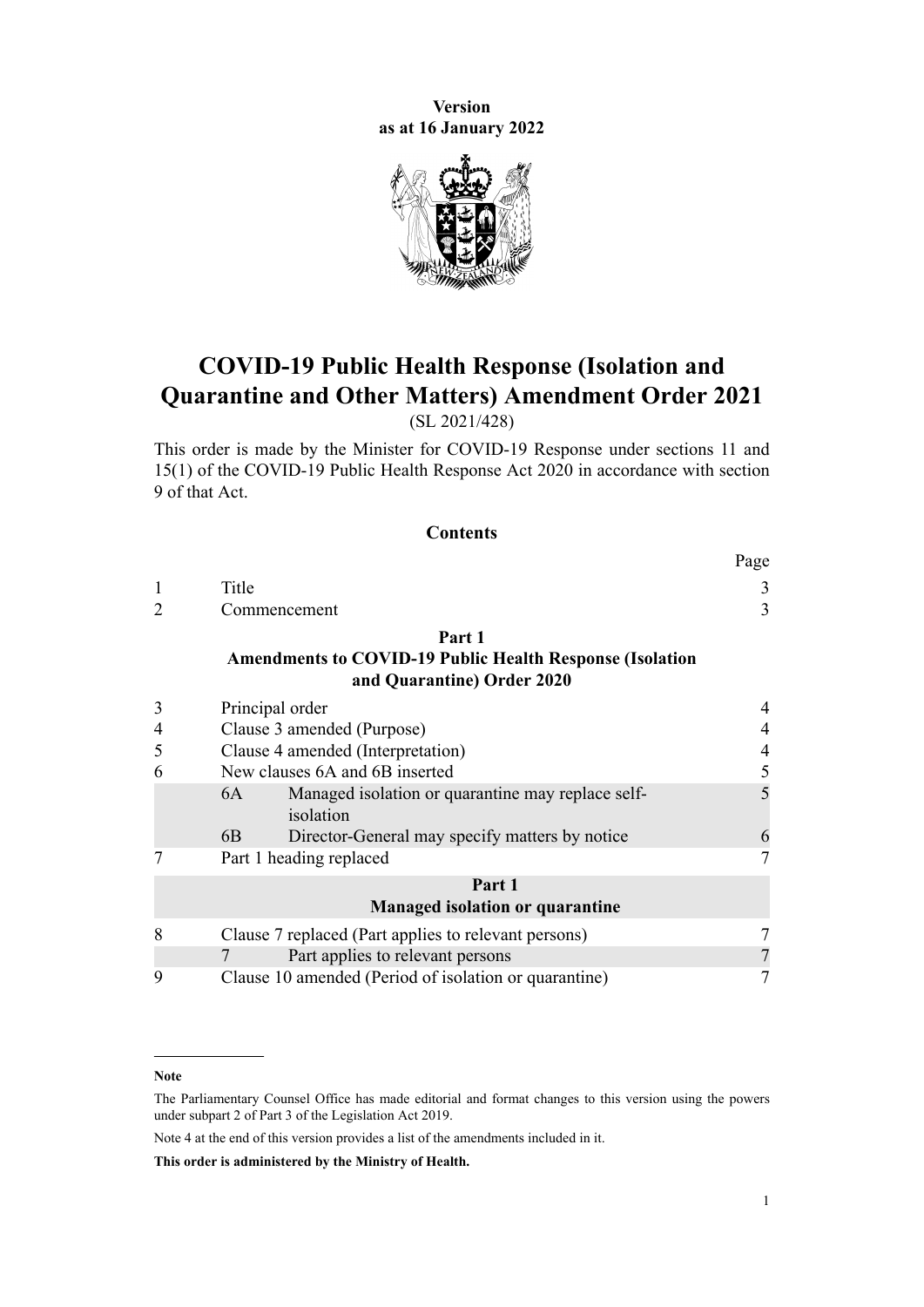|          |                   | <b>COVID-19 Public Health Response (Isolation and</b><br><b>Quarantine and Other Matters) Amendment Order</b><br>2021 | Version as at<br>16 January 2022 |
|----------|-------------------|-----------------------------------------------------------------------------------------------------------------------|----------------------------------|
|          |                   |                                                                                                                       |                                  |
| 10       |                   | Clause 11 amended (Early end to period of isolation or quarantine<br>for certain people)                              | 7                                |
| 11       | residents)        | Clause 14A amended (Designation of relevant persons as fellow                                                         | 8                                |
| 12       |                   | Part 1A heading replaced                                                                                              | 8                                |
|          |                   | Part 1A                                                                                                               |                                  |
|          |                   | Self-isolation until day 3 negative test                                                                              |                                  |
| 13       |                   | Clause 15B replaced (Part applies to relevant workers)                                                                | 8                                |
|          | 15B               | Application of this Part                                                                                              | $\,$ $\,$                        |
| 14<br>15 |                   | Clause 15C revoked (Requirement to notify Ministry of Health)<br>Clause 15D amended (Requirements for self-isolation) | $\,$ $\,$                        |
| 16       |                   | Clauses 15DA to 15DC revoked                                                                                          | $\,$ $\,$<br>$\,$ $\,$           |
| 17       |                   | Clause 15E amended (Period of self-isolation)                                                                         | $\,$ $\,$                        |
| 18       |                   | Clause 15F amended (Medical examination and testing)                                                                  | 8                                |
| 19       |                   | Clause 15G amended (Leaving place of self-isolation)                                                                  | 9                                |
| 20       |                   | New clause 15GAA inserted (Monitoring and testing after period<br>of self-isolation)                                  | 9                                |
|          |                   | 15GAA Monitoring and testing after period of self-isolation                                                           | 9                                |
| 21       |                   | Part 1B revoked                                                                                                       | 9                                |
| 22       |                   | Part 1C heading replaced                                                                                              | 9                                |
|          |                   | Part 1C                                                                                                               |                                  |
|          |                   | Self-isolation after managed isolation or quarantine                                                                  |                                  |
| 23       |                   | Clause 15GL amended (Interpretation)                                                                                  | 9                                |
| 24       |                   | Clause 15GM amended (Application of this subpart)                                                                     | 9                                |
| 25       |                   | Clause 15GO amended (Requirement to notify Ministry of Health)                                                        | 10                               |
| 26       |                   | Clause 15GP amended (Requirements for self-isolation)                                                                 | 10                               |
| 27       |                   | Clause 15GR amended (Medical examination and testing)                                                                 | 10                               |
| 28<br>29 |                   | Clause 15GS amended (Remaining at place of self-isolation)<br>Clause 15GT replaced (Requirement for other residents)  | 10<br>11                         |
|          | 15GT              | Requirement for other residents                                                                                       | 11                               |
| 30       |                   | New Part 1D inserted                                                                                                  | 11                               |
|          |                   | Part 1D                                                                                                               |                                  |
|          |                   | <b>Self-isolation for 7 days</b>                                                                                      |                                  |
|          | 15 <sub>HA</sub>  | Interpretation                                                                                                        | 11                               |
|          |                   | Subpart 1-Requirements for self-isolation                                                                             |                                  |
|          | 15HB              | Application of this subpart                                                                                           | 11                               |
|          | 15HC              | Period of self-isolation                                                                                              | 11                               |
|          | 15HD              | Remaining at place of self-isolation and other restrictions                                                           | 12                               |
|          | 15HE              | Medical examination and testing                                                                                       | 12                               |
|          | 15HF              | Monitoring of compliance                                                                                              | 12                               |
|          | 15 <sub>H</sub> G | Leaving place of self-isolation                                                                                       | 12                               |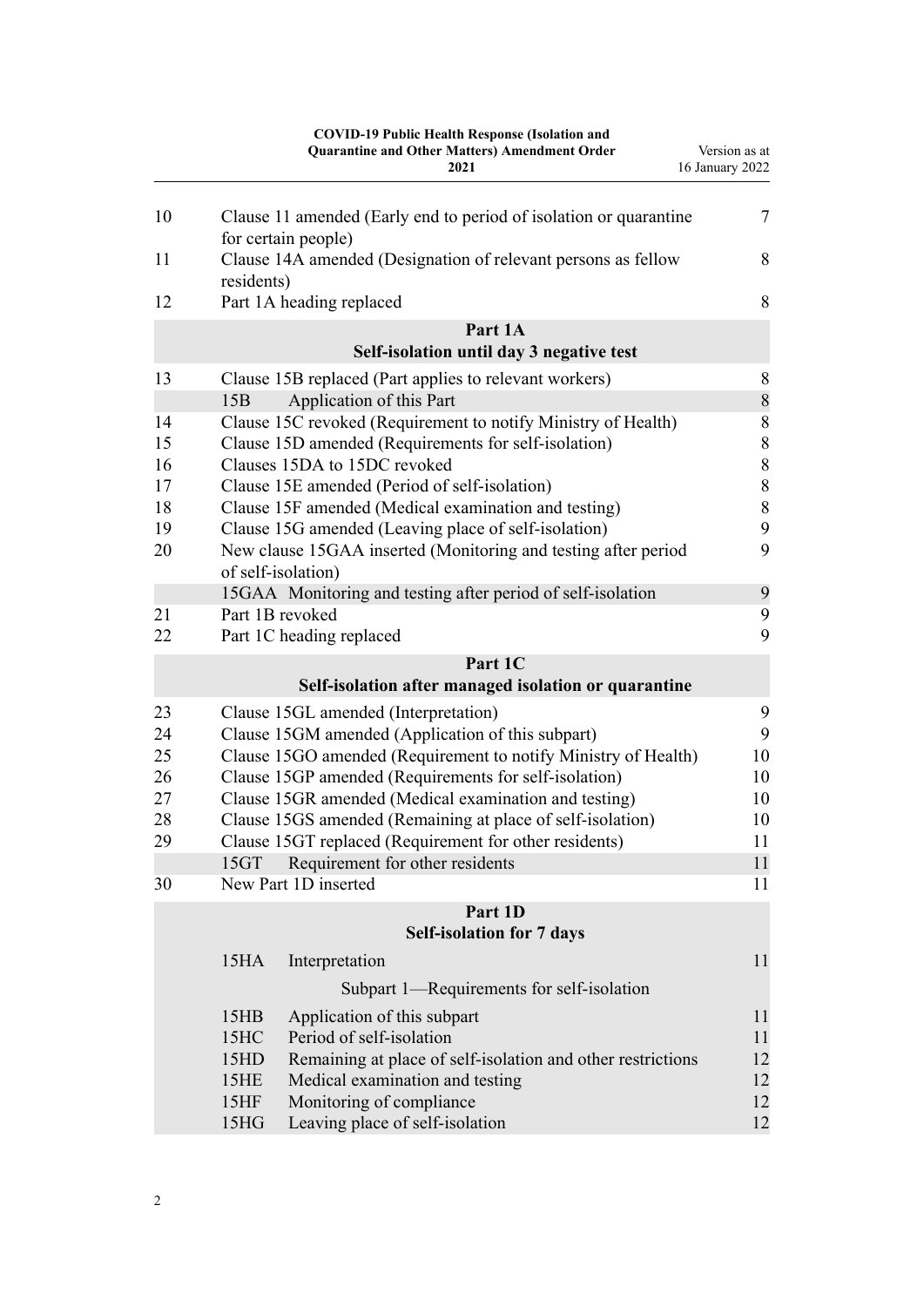<span id="page-2-0"></span>

| Version as at<br>16 January 2022 |                 | <b>COVID-19 Public Health Response (Isolation and</b><br><b>Quarantine and Other Matters) Amendment Order</b><br>2021 |    |
|----------------------------------|-----------------|-----------------------------------------------------------------------------------------------------------------------|----|
|                                  |                 |                                                                                                                       |    |
|                                  |                 | Subpart 2—Requirement for other residents                                                                             |    |
|                                  | 15HH            | Requirement for other residents                                                                                       | 13 |
| 31                               |                 | Clause 20 amended (Infringement offences)                                                                             | 13 |
| 32                               |                 | Schedule 1 amended                                                                                                    | 13 |
| 33                               |                 | Schedule 2 revoked                                                                                                    | 14 |
|                                  |                 | Part 2                                                                                                                |    |
|                                  |                 | <b>Amendment to COVID-19 Public Health Response (Maritime</b>                                                         |    |
|                                  |                 | Border) Order (No 2) 2020                                                                                             |    |
| 34                               | Principal order |                                                                                                                       | 14 |
| 35                               |                 | Clause 4 amended (Interpretation)                                                                                     | 14 |
|                                  |                 | Part <sub>3</sub>                                                                                                     |    |
|                                  |                 | <b>Amendment to COVID-19 Public Health Response (Required</b><br><b>Testing) Order 2020</b>                           |    |
| 36                               | Principal order |                                                                                                                       | 14 |
| 37                               |                 | Schedule 1 amended                                                                                                    | 14 |
|                                  |                 |                                                                                                                       |    |
|                                  |                 | <b>Schedule 1</b>                                                                                                     | 15 |
|                                  |                 | New Part 4 inserted into Schedule 1 of COVID-19 Public                                                                |    |
|                                  |                 | <b>Health Response (Isolation and Quarantine) Order 2020</b>                                                          |    |
|                                  |                 | <b>Schedule 2</b>                                                                                                     | 16 |
|                                  |                 | New Part 2 inserted into Schedule 1 of COVID-19 Public                                                                |    |
|                                  |                 | <b>Health Response (Required Testing) Order 2020</b>                                                                  |    |

## **Order**

## **1 Title**

This order is the COVID-19 Public Health Response (Isolation and Quarantine and Other Matters) Amendment Order 2021.

## **2 Commencement**

This order comes into force as follows:

- (a) [clause 10\(1\)](#page-6-0) comes into force at 11.59 pm on 16 January 2022:
- (b) the rest of this order comes into force at 11.59 pm on 27 February 2022.

Clause 2: replaced, at 11.58 pm on 16 January 2022, by [clause 31](http://legislation.govt.nz/pdflink.aspx?id=LMS629331) of the COVID-19 Public Health Response (Air Border and Isolation and Quarantine) Amendment Order 2022 (SL 2022/2).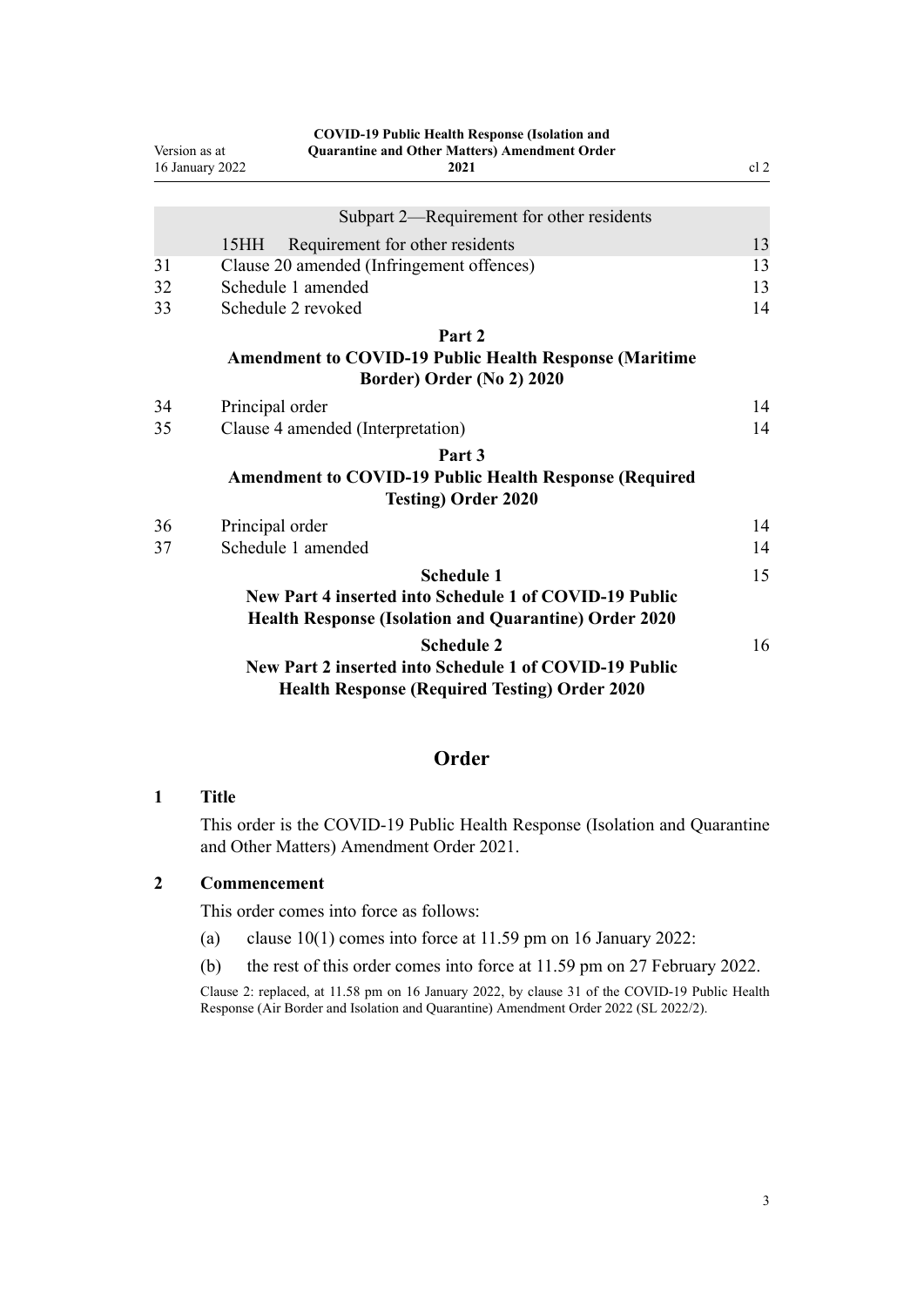<span id="page-3-0"></span>Part 1 cl 3

**2021**

## **Part 1**

## **Amendments to COVID-19 Public Health Response (Isolation and Quarantine) Order 2020**

### **3 Principal order**

This Part amends the COVID-19 Public Health Response (Isolation and Quar[antine\) Order 2020.](http://legislation.govt.nz/pdflink.aspx?id=LMS401666)

## **4 Clause 3 amended (Purpose)**

Replace [clause 3\(a\)](http://legislation.govt.nz/pdflink.aspx?id=LMS401672) with:

(a) setting out the requirements for people who must be isolated or quaran‐ tined in a managed isolation or quarantine facility or other place, or who must self-isolate, in accordance with this order (for example, on arrival in New Zealand), including risk-based provision for when isolation or quarantine or self-isolation ends; and

## **5 Clause 4 amended (Interpretation)**

(1) In clause  $4(1)$ , insert in their appropriate alphabetical order:

**Air Border Order** means the COVID-19 Public Health Response (Air Border) Order 2021

**approved sports or cultural group** means a group whose members are treated as fellow travellers of each other under clause 9(4) of the Air Border Order

**country** has the meaning given by clause 4 of the Air Border Order

**Director-General notice** means a notice made under clause 6B

**fellow traveller**, of a person,—

- (a) has the meaning given by clause 36(2) of the Air Border Order; but
- (b) in relation to a person self-isolating under this order, includes the other people in an approved sports or cultural group to which the person belongs

**medical attendant** has the meaning given by clause 4 of the Air Border Order **medical officer of health** has the meaning given by section 2(1) of the Health Act 1956

**place of self-isolation**, for a person, has the meaning given by clause 15D, 15GL, or 15HA

**security designated aerodrome** has the meaning given by section 2(1) of the Civil Aviation Act 1990

(2) In clause  $4(1)$ , replace definitions as follows:

**period of self-isolation** has the meaning given by clause 15E, 15GL, or 15HC **relevant worker** has the meaning given by clause 4 of the Air Border Order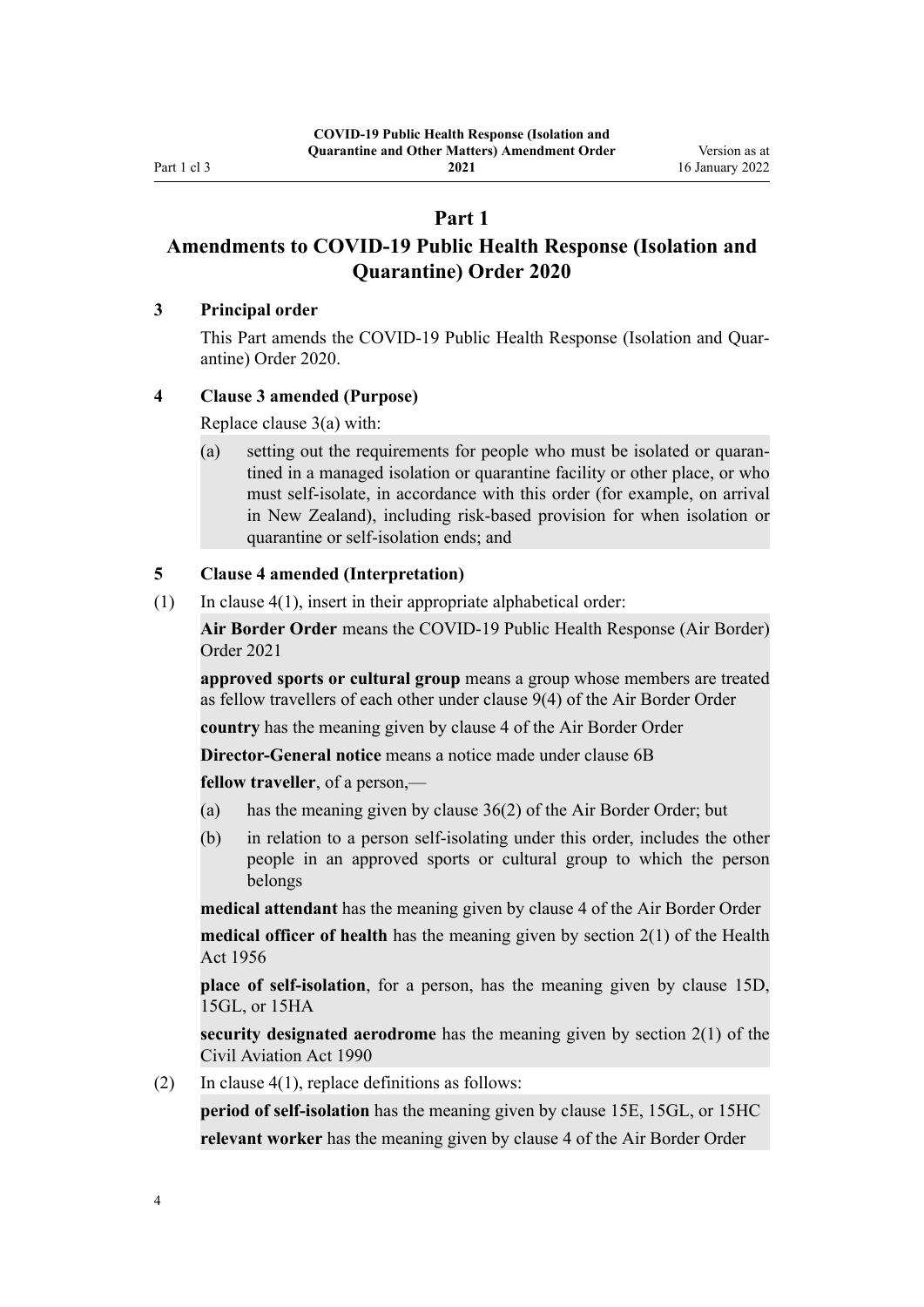#### <span id="page-4-0"></span>(3) In [clause 4\(1\)](http://legislation.govt.nz/pdflink.aspx?id=LMS401701), replace the definition of **overseas-based aircrew member** with:

**overseas-based aircrew member** has the meaning given by clause 4 of the Air Border Order

Clause 5(1) new definition **international aircrew member**: revoked, at 11.58 pm on 16 January 2022, by [clause 32\(1\)](http://legislation.govt.nz/pdflink.aspx?id=LMS629337) of the COVID-19 Public Health Response (Air Border and Isolation and Quarantine) Amendment Order 2022 (SL 2022/2).

Clause 5(2) new definition **aircrew member**: revoked, at 11.58 pm on 16 January 2022, by [clause](http://legislation.govt.nz/pdflink.aspx?id=LMS629337) [32\(2\)](http://legislation.govt.nz/pdflink.aspx?id=LMS629337) of the COVID-19 Public Health Response (Air Border and Isolation and Quarantine) Amend‐ ment Order 2022 (SL 2022/2).

Clause 5(3): inserted, at 11.58 pm on 16 January 2022, by [clause 32\(3\)](http://legislation.govt.nz/pdflink.aspx?id=LMS629337) of the COVID-19 Public Health Response (Air Border and Isolation and Quarantine) Amendment Order 2022 (SL 2022/2).

#### **6 New clauses 6A and 6B inserted**

After [clause 6,](http://legislation.govt.nz/pdflink.aspx?id=LMS401703) insert:

#### **6A Managed isolation or quarantine may replace self-isolation**

- (1) A person who is self-isolating under Part 1A, 1C, or 1D (the **relevant self-iso‐ lation Part**) must instead be isolated or quarantined in accordance with Part 1 in a situation described by subclause (2) or (3).
- (2) One situation is that—
	- (a) a medical officer of health or a health protection officer has assessed that—
		- (i) the person is at high risk of having COVID-19; or
		- (ii) the person, if they were to have COVID-19, is at high risk of transmitting it; and
	- (b) the risk is not adequately managed by self-isolation under the relevant self-isolation Part; and
	- (c) the chief executive has confirmed that there is capacity for the person to be isolated or quarantined.
- (3) Another situation is that—
	- (a) the decision maker under clause  $15G(e)$ ,  $15GS(1)(da)$ , or  $15HG(1)(f)$  is satisfied that the person needs to leave to move to a place of isolation or quarantine (for example, for temporary or emergency care while they are sick): and
	- (b) the chief executive has confirmed that there is capacity for the person to be isolated or quarantined.
- (4) The person's period of isolation or quarantine under Part 1—
	- (a) has the start time defined by clause 10 (so that any period of self-isola‐ tion is counted towards it); and
	- (b) ends—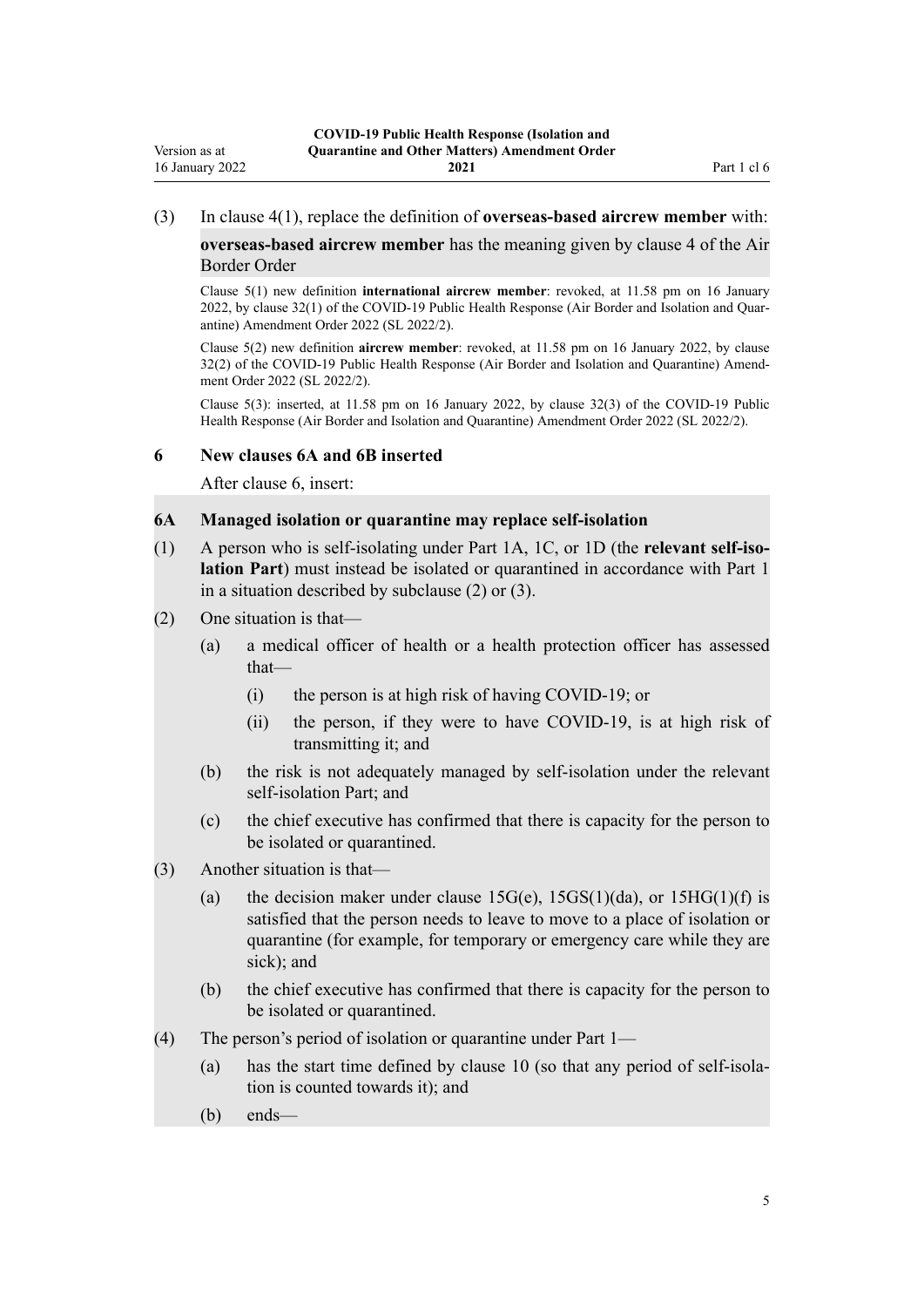- <span id="page-5-0"></span>(ii) no later than the 10th day after their start time, unless the officer is satisfied that—
	- (A) the person does not meet the low-risk indicators; or
	- (B) the person has received a positive result from any COVID-19 test.
- (5) Despite subclauses (1) to (4), the relevant self-isolation Part again applies to the person instead of Part 1 if a medical officer of health or a health protection officer is satisfied that the basis for applying Part 1 no longer applies.
- (6) To avoid doubt, if the relevant self-isolation Part again applies to the person, their period of self-isolation remains as defined by that Part (so that it ends when it would have even if Part 1 had not applied).

## **6B Director-General may specify matters by notice**

- (1) The Director-General may, by notice, specify anything that this order says may or must be specified by notice.
- (2) A notice made under this clause is secondary legislation (*see* Part 3 of the Legislation Act 2019 for publication requirements), unless it applies only to 1 or more named persons, places, or things.
- (3) A notice made under this clause for 1 or more named persons (an **individual notice**) must be notified in writing to the applicant and any named person or persons.
- (4) A notice, or an amendment to a notice, must be published (for secondary legis‐ lation) or notified (for individual exemptions) as soon as practicable after it is made.
- (5) An exemption, or an amendment to an exemption, may come into force before it is published (for secondary legislation) or notified (for individual exemp‐ tions) if the Director-General is satisfied that the exemption or amendment should come into force urgently.
- $(6)$  In that case,—
	- (a) the effect of the exemption (or amendment) must be publicly announced before it comes into force; and
	- (b) the exemption or amendment must be published under the Legislation Act 2019 (for secondary legislation) or notified (for individual exemptions) as soon as practicable after it comes into force.

| Legislation Act 2019 requirements for secondary legislation made under this clause |                                                                                                |                    |  |
|------------------------------------------------------------------------------------|------------------------------------------------------------------------------------------------|--------------------|--|
| <b>Publication</b>                                                                 | The maker must publish it in accordance with the<br>Legislation (Publication) Regulations 2021 | LA19 s $74(1)(aa)$ |  |
| <b>Presentation</b>                                                                | The Minister must present it to the House of<br>Representatives                                | LA19 s 114         |  |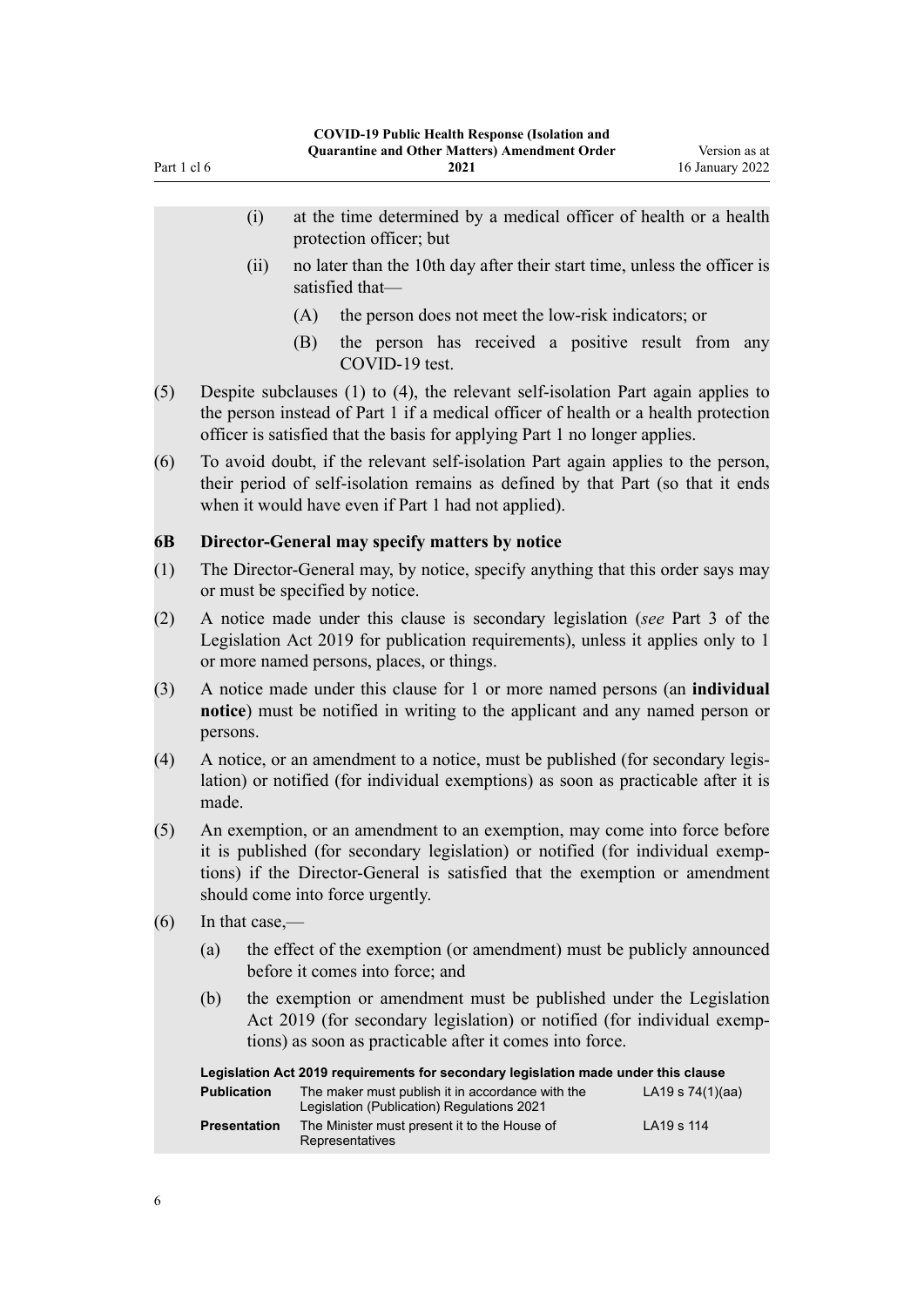<span id="page-6-0"></span>**Disallowance** It may be disallowed by the House of Representatives LA19 [ss 115](http://legislation.govt.nz/pdflink.aspx?id=DLM7298431), [116](http://legislation.govt.nz/pdflink.aspx?id=DLM7298432) *This note is not part of the order.*

## **7 Part 1 heading replaced**

Replace the [Part 1](http://legislation.govt.nz/pdflink.aspx?id=LMS401726) heading with:

## **Part 1 Managed isolation or quarantine**

#### **8 Clause 7 replaced (Part applies to relevant persons)**

Replace [clause 7](http://legislation.govt.nz/pdflink.aspx?id=LMS401705) with:

## **7 Part applies to relevant persons**

This Part applies to a person who is required to be isolated or quarantined in accordance with this Part or this order, whether by or under the Air Border Order, this order, or another enactment (a **relevant person**).

## **9 Clause 10 amended (Period of isolation or quarantine)**

Replace [clause 10\(5\) and \(6\)](http://legislation.govt.nz/pdflink.aspx?id=LMS401711) with:

(5) The chief executive may allow the person's period of isolation or quarantine to end up to 7 days later than it would otherwise end under this clause (for example, if an individual or group is unable to self-isolate in accordance with Part 1C).

## **10 Clause 11 amended (Early end to period of isolation or quarantine for certain people)**

- (1) In clause  $11(2)$ , replace "3 hours" with "6 hours".
- (2) Replace [clause 11\(3\)](http://legislation.govt.nz/pdflink.aspx?id=LMS401717) with:
- (3) Subclause (4) applies to a person who is scheduled to depart from New Zea‐ land during the period under clause 10(1) (a **scheduled departer**), other than a person who arrived in New Zealand as—
	- (a) an overseas-based aircrew member; or
	- (b) a medical attendant.
- (3) Replace [clause 11\(4A\)\(b\)](http://legislation.govt.nz/pdflink.aspx?id=LMS401717) with:
	- (b) is not ordinarily resident in New Zealand and arrived in New Zealand as a medical attendant.
- (4) Revoke [clause 11\(4D\)](http://legislation.govt.nz/pdflink.aspx?id=LMS401717) and the heading above it.
- (5) Revoke [clause 11\(6\) and \(7\)](http://legislation.govt.nz/pdflink.aspx?id=LMS401717) and the heading above them.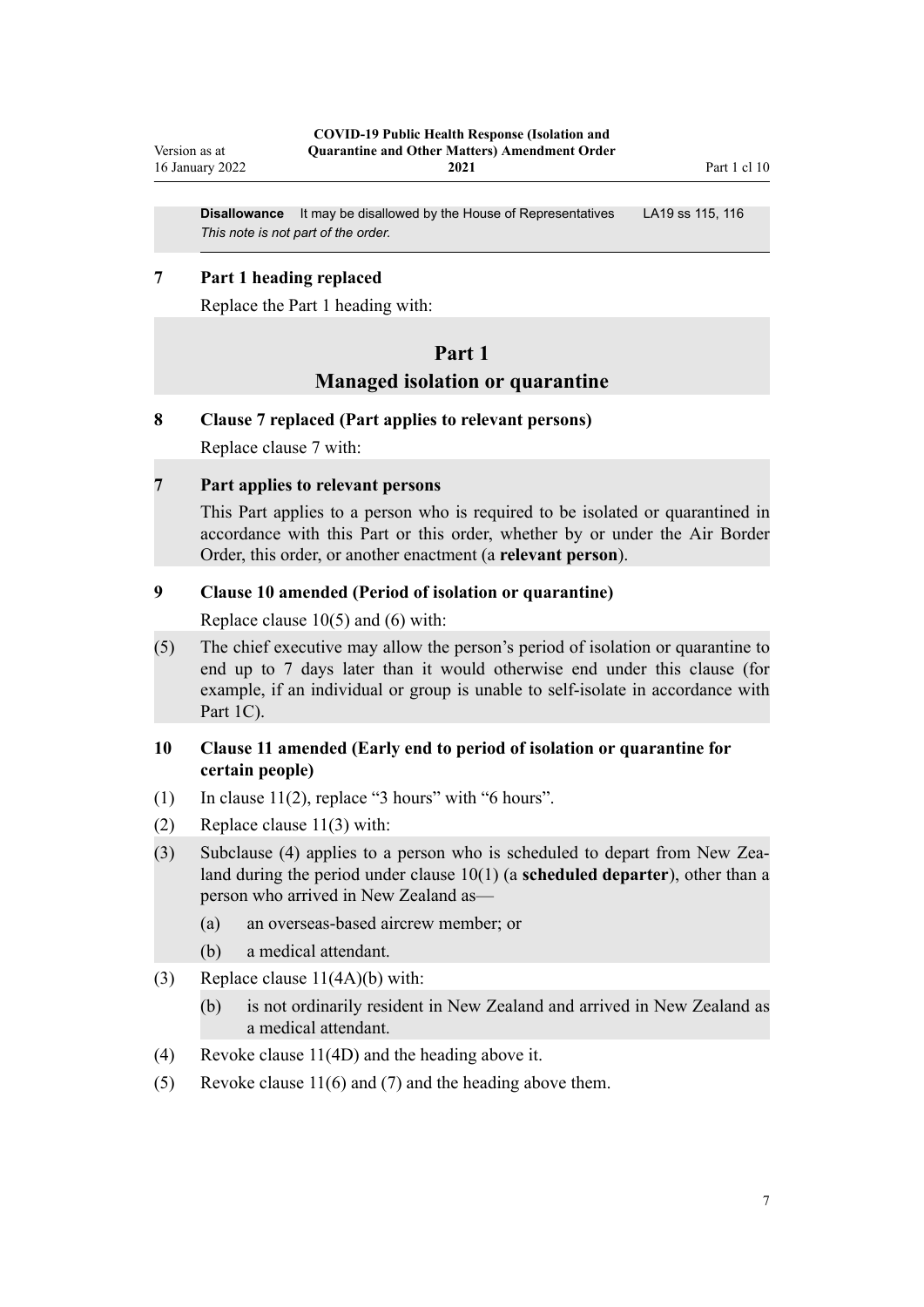<span id="page-7-0"></span>Clause 10(2): replaced, at 11.58 pm on 16 January 2022, by [clause 33\(1\)](http://legislation.govt.nz/pdflink.aspx?id=LMS629339) of the COVID-19 Public Health Response (Air Border and Isolation and Quarantine) Amendment Order 2022 (SL 2022/2). Clause 10(3): replaced, at 11.58 pm on 16 January 2022, by [clause 33\(2\)](http://legislation.govt.nz/pdflink.aspx?id=LMS629339) of the COVID-19 Public Health Response (Air Border and Isolation and Quarantine) Amendment Order 2022 (SL 2022/2).

## **11 Clause 14A amended (Designation of relevant persons as fellow residents)** Revoke [clause 14A\(2\)](http://legislation.govt.nz/pdflink.aspx?id=LMS415251).

## **12 Part 1A heading replaced**

Replace the [Part 1A](http://legislation.govt.nz/pdflink.aspx?id=LMS415267) heading with:

## **Part 1A**

## **Self-isolation until day 3 negative test**

#### **13 Clause 15B replaced (Part applies to relevant workers)**

Replace [clause 15B](http://legislation.govt.nz/pdflink.aspx?id=LMS415259) with:

## **15B Application of this Part**

This Part applies to a person who is required to self-isolate in accordance with this Part, whether by or under the Air Border Order, this order, or another enactment.

## **14 Clause 15C revoked (Requirement to notify Ministry of Health)** Revoke [clause 15C.](http://legislation.govt.nz/pdflink.aspx?id=LMS415261)

## **15 Clause 15D amended (Requirements for self-isolation)**

- (1) In [clause 15D\(1\)](http://legislation.govt.nz/pdflink.aspx?id=LMS415262), replace "A relevant worker" with "The person".
- (2) In [clause 15D\(2\),](http://legislation.govt.nz/pdflink.aspx?id=LMS415262) replace "notified to the Ministry of Health as their place of self-isolation" with "whose details are provided under clause 25 of the Air Border Order (the **place of self-isolation**)".
- (3) In [clause 15D\(4\)\(b\)](http://legislation.govt.nz/pdflink.aspx?id=LMS415262), replace "the relevant worker's or another person's" with "any person's".

## **16 Clauses 15DA to 15DC revoked**

Revoke [clauses 15DA to 15DC.](http://legislation.govt.nz/pdflink.aspx?id=LMS439201)

## **17 Clause 15E amended (Period of self-isolation)**

In [clause 15E,](http://legislation.govt.nz/pdflink.aspx?id=LMS415264) replace "A relevant worker's" with "The person's".

## **18 Clause 15F amended (Medical examination and testing)**

In [clause 15F\(1\),](http://legislation.govt.nz/pdflink.aspx?id=LMS415265) replace "A relevant worker" with "The person".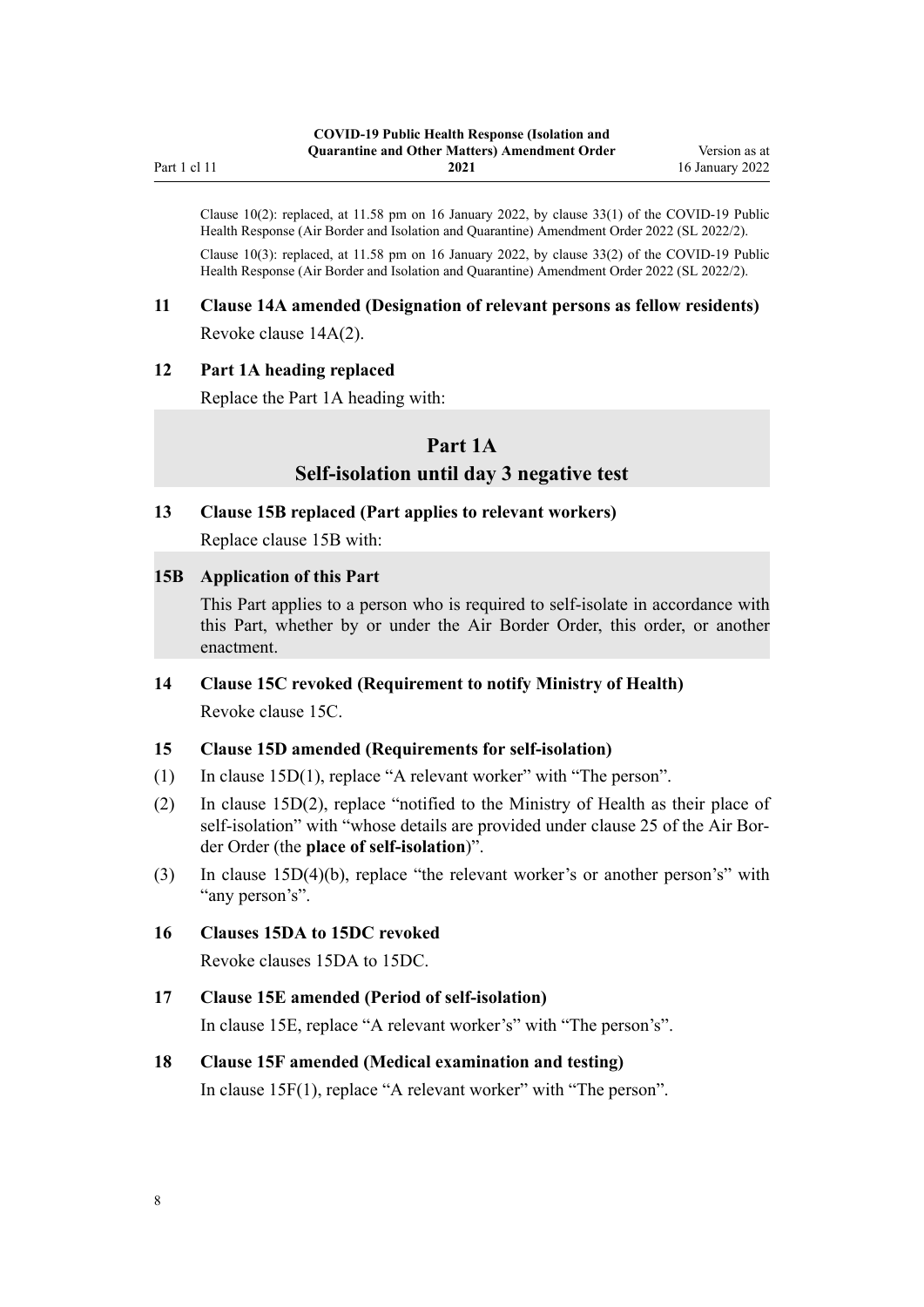## <span id="page-8-0"></span>**19 Clause 15G amended (Leaving place of self-isolation)**

- (1) In [clause 15G](http://legislation.govt.nz/pdflink.aspx?id=LMS415266), replace "A relevant worker is permitted to leave the accommo‐ dation notified to the Ministry of Health as" with "The person, during their period of self-isolation, is permitted to leave".
- (2) In clause  $15G(e)$ , replace "another place for" with "a place of".

## **20 New clause 15GAA inserted (Monitoring and testing after period of selfisolation)**

After [clause 15G,](http://legislation.govt.nz/pdflink.aspx?id=LMS415266) insert:

#### **15GAA Monitoring and testing after period of self-isolation**

- (1) The person must comply with this clause from the end of their period of selfisolation until 14 days after the time and date of their arrival in New Zealand.
- (2) They must monitor themselves for symptoms of COVID-19.
- (3) If they have any symptom of COVID-19, they must undergo medical examin‐ ation and testing for COVID-19.
- (4) They must immediately report to the Ministry of Health a positive result that they receive from any COVID-19 test.
- (5) In this clause, **symptoms of COVID-19** means a symptom of COVID-19 that is specified by a Director-General notice under clause 26 of the Air Border Order.

## **21 Part 1B revoked**

Revoke [Part 1B](http://legislation.govt.nz/pdflink.aspx?id=LMS585055).

#### **22 Part 1C heading replaced**

Replace the [Part 1C](http://legislation.govt.nz/pdflink.aspx?id=LMS596648) heading with:

## **Part 1C**

#### **Self-isolation after managed isolation or quarantine**

## **23 Clause 15GL amended (Interpretation)**

In [clause 15GL](http://legislation.govt.nz/pdflink.aspx?id=LMS596636), definition of **period of self-isolation under this Part**,—

- (a) delete "**under this Part**"; and
- (b) replace "clause 15GM" with "clause 15GM(1)".

#### **24 Clause 15GM amended (Application of this subpart)**

In [clause 15GM](http://legislation.govt.nz/pdflink.aspx?id=LMS596637), insert as subclause (2):

(2) This subpart again applies to a person in the situation described by clause 6A(5).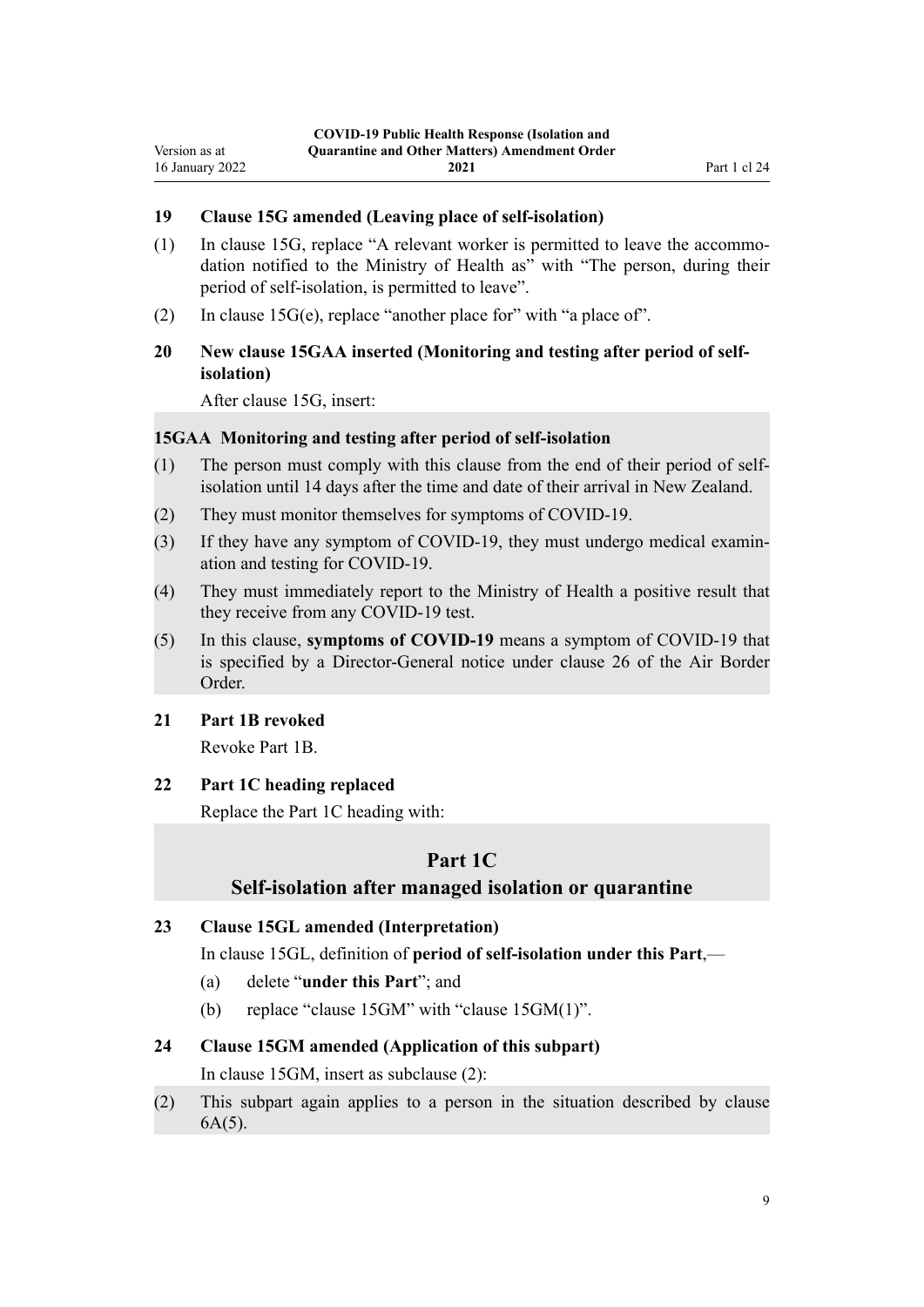## <span id="page-9-0"></span>**25 Clause 15GO amended (Requirement to notify Ministry of Health)**

In [clause 15GO\(2\)\(b\),](http://legislation.govt.nz/pdflink.aspx?id=LMS596639) replace "or temporary or emergency care under clause 15GS(d)" with "under clause 15GS(1)(d)".

#### **26 Clause 15GP amended (Requirements for self-isolation)**

- (1) In [clause 15GP\(3\) and \(4\)](http://legislation.govt.nz/pdflink.aspx?id=LMS596640), after "Ministry of Health", insert "or other govern‐ ment agency".
- (2) Replace [clause 15GP\(5\)](http://legislation.govt.nz/pdflink.aspx?id=LMS596640) with:
- (5) They must not permit anyone to enter their place of self-isolation except—
	- (a) another person who lives there; or
	- (b) a fellow traveller; or
	- (c) someone who needs to enter—
		- (i) for contactless delivery of goods while wearing a face covering; or
		- (ii) to preserve or protect any person's life, health, or safety in an emergency; or
		- (iii) to provide any home-help services (excluding cleaning services) for persons who require assistance because of sickness or disability.

### (6) In this clause,—

**contactless delivery** means delivery while maintaining physical distancing from all other persons

**face covering** means a covering of any type that covers the nose and mouth of a person.

#### **27 Clause 15GR amended (Medical examination and testing)**

In [clause 15GR\(b\)](http://legislation.govt.nz/pdflink.aspx?id=LMS596642), delete "under this Part".

#### **28 Clause 15GS amended (Remaining at place of self-isolation)**

- (1) After [clause 15GS\(1\)\(a\)](http://legislation.govt.nz/pdflink.aspx?id=LMS596643), insert:
	- (aa) to do any outdoor exercise in the neighbourhood of their place of selfisolation (but not at any shared exercise facility, such as a swimming pool); or
- (2) In [clause 15GS\(1\)\(b\), \(e\), and \(f\),](http://legislation.govt.nz/pdflink.aspx?id=LMS596643) delete "under this Part".
- (3) Replace [clause 15GS\(1\)\(d\)](http://legislation.govt.nz/pdflink.aspx?id=LMS596643) with:
	- (d) if they need to leave to move to another place of self-isolation in order to preserve their own or another person's life, health, or safety; or
	- (da) if the chief executive is satisfied, based on the advice of a suitably qualified health practitioner, that the person needs to leave to move to a place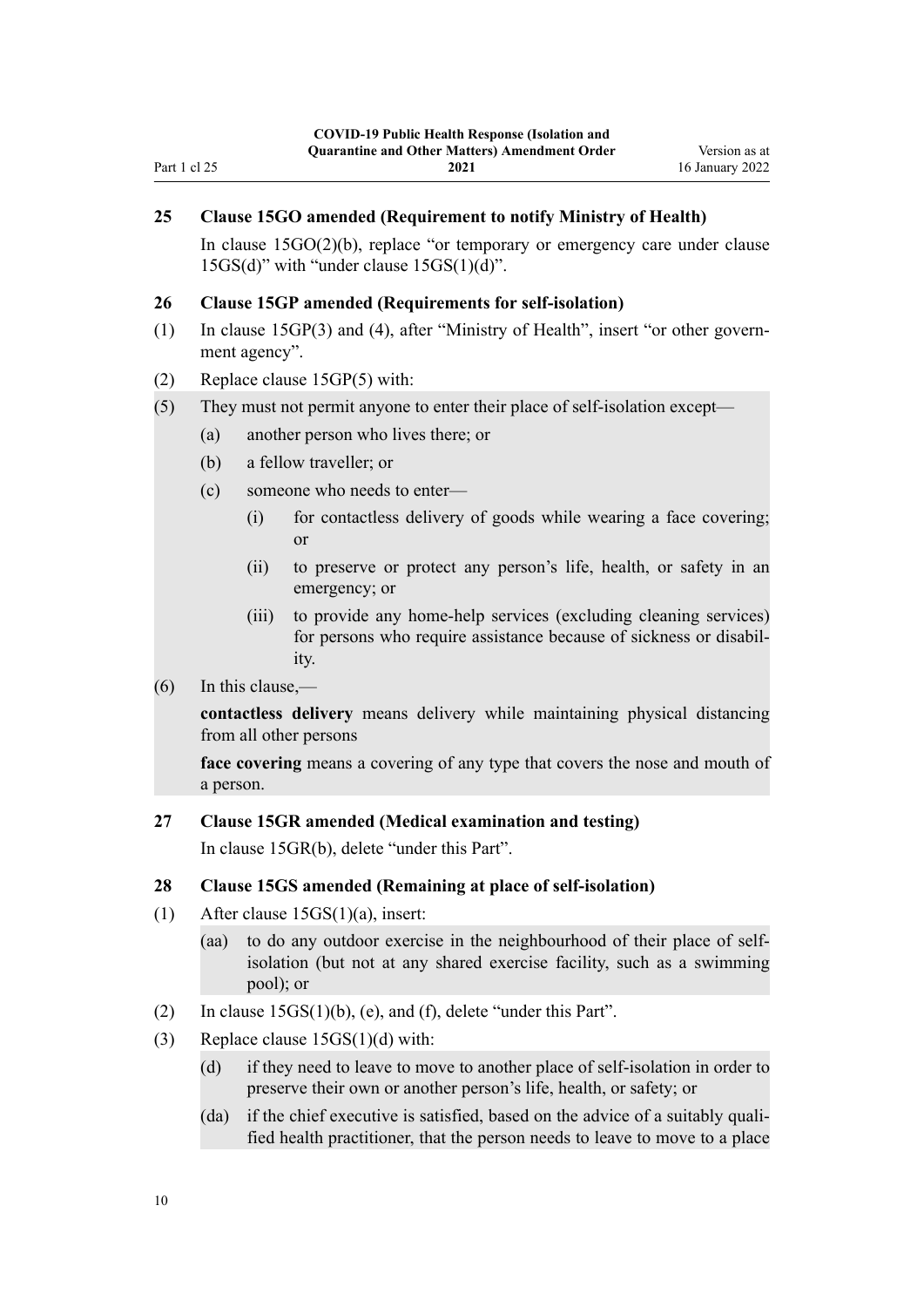of isolation or quarantine (for example, for temporary or emergency care while the person is sick); or

- <span id="page-10-0"></span>(4) After [clause 15GS\(2\),](http://legislation.govt.nz/pdflink.aspx?id=LMS596643) insert:
- (3) The person must wear a face covering at all times when not at their place of self-isolation, except when exercising.

#### **29 Clause 15GT replaced (Requirement for other residents)**

Replace [clause 15GT](http://legislation.govt.nz/pdflink.aspx?id=LMS596645) with:

#### **15GT Requirement for other residents**

Any other person who lives at a person's place of self-isolation must not permit anyone to enter the place of self-isolation except as permitted by subpart 1.

## **30 New Part 1D inserted**

After [clause 15GU](http://legislation.govt.nz/pdflink.aspx?id=LMS596646), insert:

## **Part 1D Self-isolation for 7 days**

#### **15HA Interpretation**

In this Part, unless the context otherwise requires,—

**period of self-isolation**, for a person, has the meaning given by clause 15HC

**place of self-isolation**, for a person, means the residence or other accommodation whose details are provided under clause 25 of the Air Border Order.

Subpart 1—Requirements for self-isolation

#### **15HB Application of this subpart**

This subpart applies to a person who is required to self-isolate in accordance with this Part, whether by or under the Air Border Order, this order, or another enactment.

## **15HC Period of self-isolation**

The person's **period of self-isolation** is the period—

- (a) commencing as soon as practicable after they arrive in New Zealand; and
- (b) ending—
	- (i) 7 days after the time and date of their arrival in New Zealand, if the person receives a negative result from the final COVID-19 test they are required to undergo by this Part; but
	- (ii) no later than 14 days after the time and date of their arrival in New Zealand.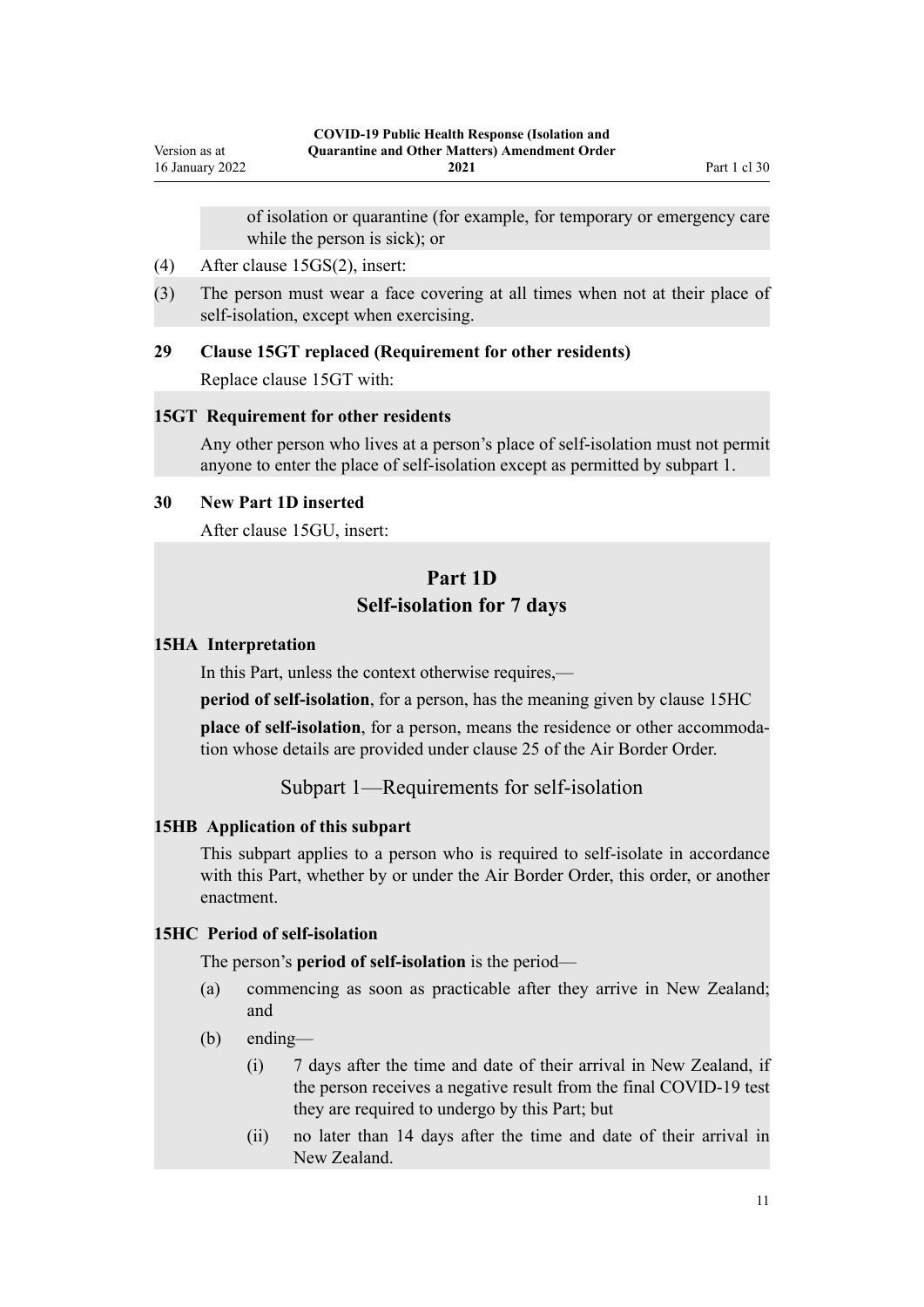#### **15HD Remaining at place of self-isolation and other restrictions**

- (1) The person must comply with the requirements of this clause throughout their period of self-isolation.
- (2) They must remain at their place of self-isolation, except as permitted by this subpart.
- (3) They must have cell-phone coverage, a landline number, or access to the Inter‐ net to enable contact with the Ministry of Health or other government agency if required.
- (4) They must have access to a place that the Ministry of Health or other govern‐ ment agency recognises as a community testing centre or other testing place for COVID-19 that enables them to report for, and undergo, medical examination and testing for COVID-19 as required by this subpart.
- (5) They must not permit anyone to enter their place of self-isolation except—
	- (a) another person who lives there; or
	- (b) a fellow traveller; or

<span id="page-11-0"></span>Part 1 cl 30

- (c) someone who needs to enter—
	- (i) for contactless delivery of goods while wearing a face covering (as those terms are defined in clause 15GP(6)); or
	- (ii) to preserve or protect any person's life, health, or safety in an emergency; or
	- (iii) to provide any home-help services (excluding cleaning services) for persons who require assistance because of sickness or disability.

### **15HE Medical examination and testing**

During their period of self-isolation, the person must do the following as required by a Director-General notice:

- (a) report for, and undergo, medical examination and testing for COVID-19 at the specified times and using the specified methods; and
- (b) report the results of the testing.

#### **15HF Monitoring of compliance**

The person must comply with any requirements for monitoring that ensure that they comply with the requirements for medical examination and testing under clause 15HE, as directed by a Director-General notice.

### **15HG Leaving place of self-isolation**

- (1) The person is permitted to leave their place of self-isolation—
	- (a) to report for, and undergo, medical examination and testing required by this subpart; or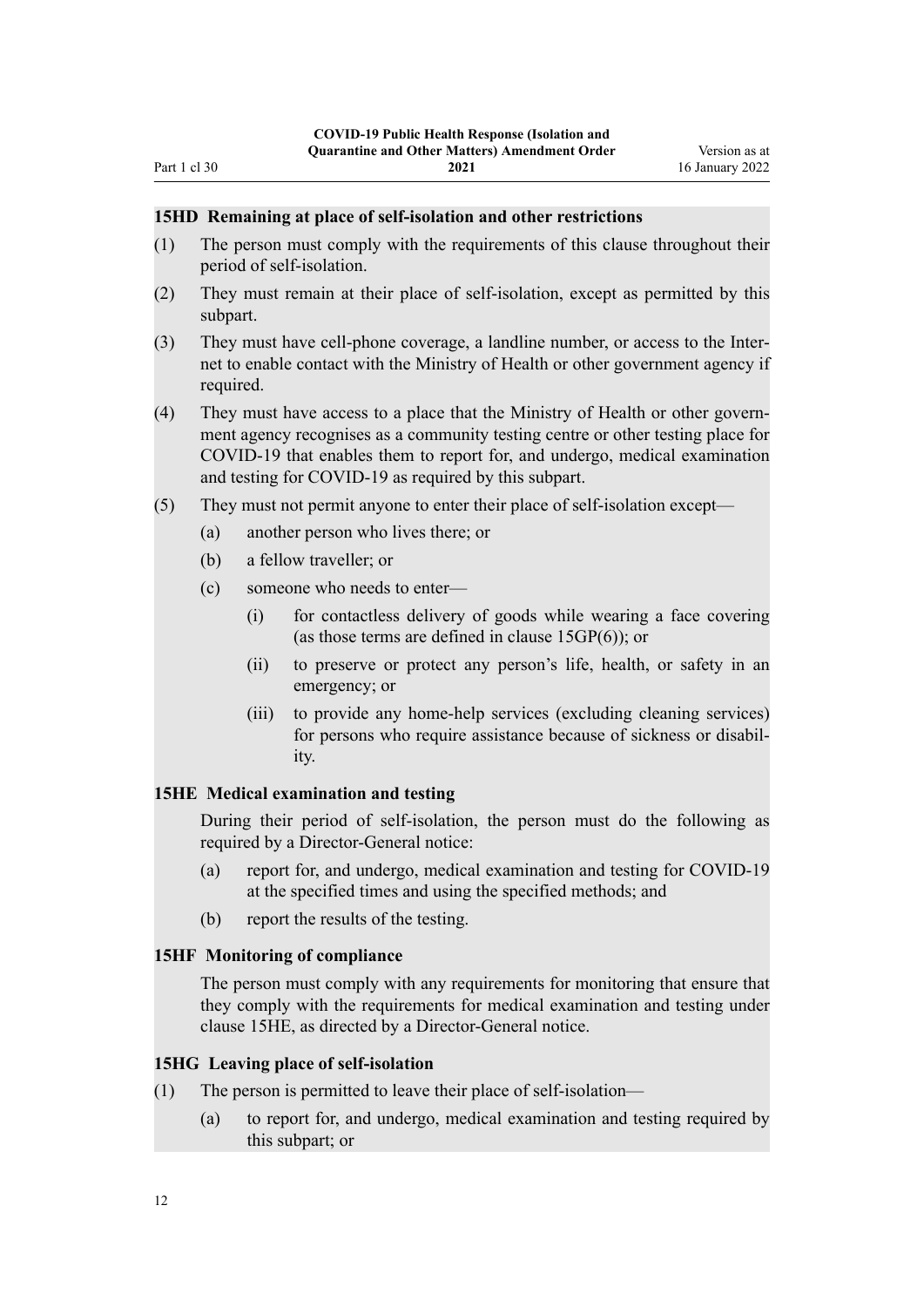<span id="page-12-0"></span>

|     | (b)                                                                                                                                                                                                     | to do any outdoor exercise in the neighbourhood of their place of self-<br>isolation (but not at any shared exercise facility, such as a swimming<br>pool); or                                                                                                            |
|-----|---------------------------------------------------------------------------------------------------------------------------------------------------------------------------------------------------------|---------------------------------------------------------------------------------------------------------------------------------------------------------------------------------------------------------------------------------------------------------------------------|
|     | (c)                                                                                                                                                                                                     | to access an essential health service for treatment that cannot be deferred<br>until after their period of self-isolation; or                                                                                                                                             |
|     | (d)                                                                                                                                                                                                     | to attend any court, tribunal, New Zealand Parole Board hearing, or<br>other judicial institution that they are required to attend by that institu-<br>tion; or                                                                                                           |
|     | (e)                                                                                                                                                                                                     | if they need to leave to move to another place of self-isolation in order to<br>preserve their own or another person's life, health, or safety; or                                                                                                                        |
|     | (f)                                                                                                                                                                                                     | if the chief executive is satisfied, based on the advice of a suitably quali-<br>fied health practitioner, that the person needs to leave to move to a place<br>of isolation or quarantine (for example, for temporary or emergency care<br>while the person is sick); or |
|     | (g)                                                                                                                                                                                                     | to visit a dying relative who is not expected to live beyond the person's<br>period of self-isolation; or                                                                                                                                                                 |
|     | (h)                                                                                                                                                                                                     | to visit the body of a relative before a funeral or tangihanga, if they will<br>not be able to visit the body after their period of self-isolation; or                                                                                                                    |
|     | (i)                                                                                                                                                                                                     | to physically train, or to rehearse, with their approved sports or cultural<br>group.                                                                                                                                                                                     |
| (2) | However, subclause $(1)(g)$ and $(h)$ do not permit the person to attend a funeral<br>or tangihanga.                                                                                                    |                                                                                                                                                                                                                                                                           |
| (3) | The person must wear a face covering at all times when not at their place of<br>self-isolation, except when exercising (including training or rehearsing with an<br>approved sports or cultural group). |                                                                                                                                                                                                                                                                           |
|     |                                                                                                                                                                                                         | Subpart 2—Requirement for other residents                                                                                                                                                                                                                                 |
|     |                                                                                                                                                                                                         | <b>15HH Requirement for other residents</b>                                                                                                                                                                                                                               |
|     |                                                                                                                                                                                                         | Any other person who lives at a person's place of self-isolation must not permit<br>anyone to enter the place of self-isolation except as permitted by subpart 1.                                                                                                         |

## **31 Clause 20 amended (Infringement offences)**

- (1) In [clause 20\(1\)](http://legislation.govt.nz/pdflink.aspx?id=LMS612968), replace "clause 8, 15D, 17, or 18" with "clause 8, 15D, 15F, 15GP(2) or (5), 15GR, 15HD(2) or (5), 15HE(a) or (b), 17, or 18".
- (2) In clause  $20(2)(a)$ , replace "clause 8, 15D, or 18" with "clause 8, 15D, 15F, 15GP(2) or (5), 15GR, 15HD(2) or (5), 15HE(a), or 18".

## **32 Schedule 1 amended**

In [Schedule 1](http://legislation.govt.nz/pdflink.aspx?id=LMS401747),—

(a) insert the Part set out in [Schedule 1](#page-14-0) of this order as the last Part; and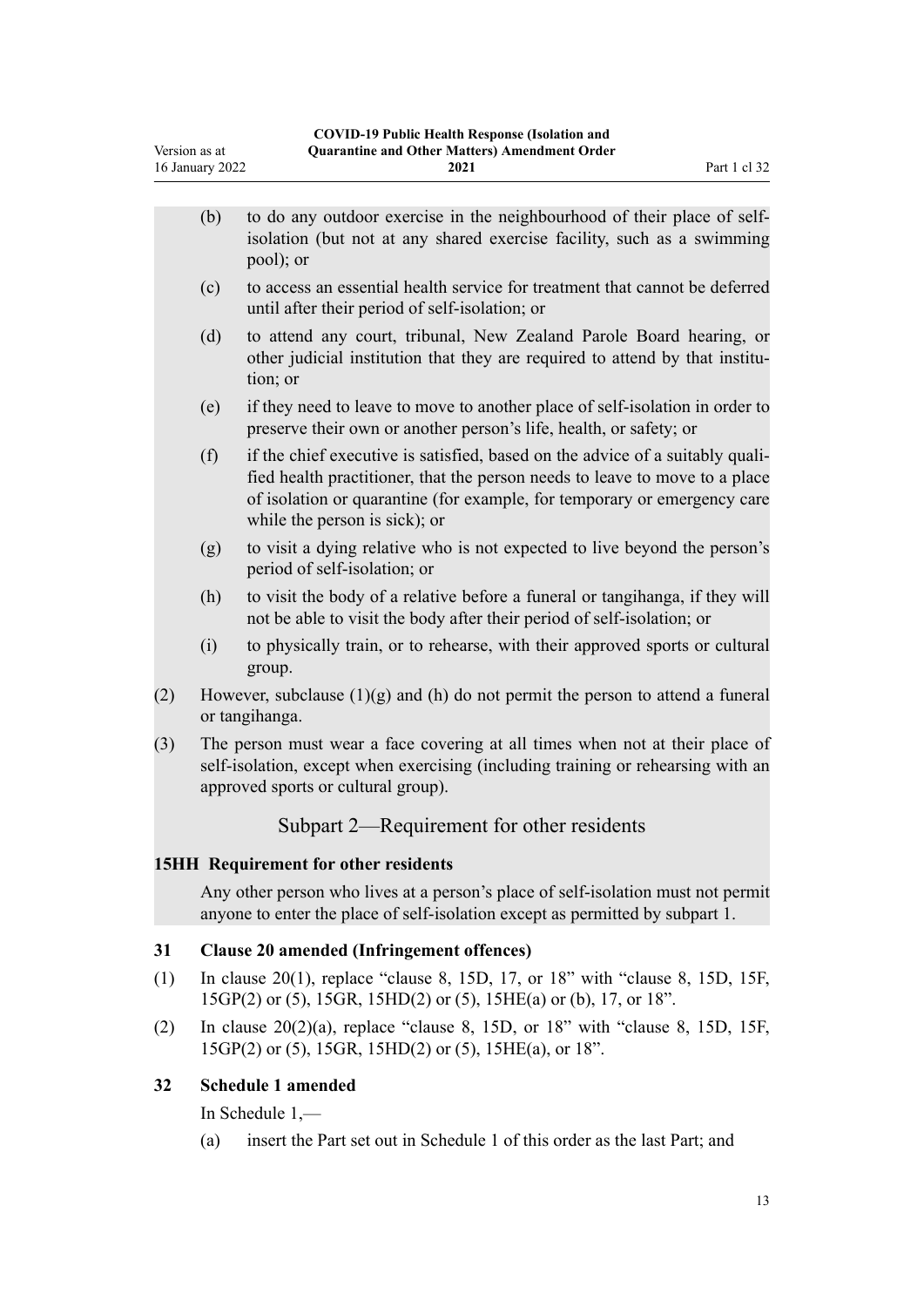<span id="page-13-0"></span>Part 1 cl 33

(b) make all necessary consequential amendments.

## **33 Schedule 2 revoked**

Revoke [Schedule 2.](http://legislation.govt.nz/pdflink.aspx?id=LMS439246)

## **Part 2**

## **Amendment to COVID-19 Public Health Response (Maritime Border) Order (No 2) 2020**

## **34 Principal order**

This Part amends the [COVID-19 Public Health Response \(Maritime Border\)](http://legislation.govt.nz/pdflink.aspx?id=LMS403465) [Order \(No 2\) 2020](http://legislation.govt.nz/pdflink.aspx?id=LMS403465).

## **35 Clause 4 amended (Interpretation)**

In [clause 4\(1\)](http://legislation.govt.nz/pdflink.aspx?id=LMS403543), replace the definition of **exempt crew member** with:

**exempt crew member** means a crew member who is not required by another COVID-19 order to be isolated or quarantined in accordance with the Isolation and Quarantine Order

## **Part 3**

## **Amendment to COVID-19 Public Health Response (Required Testing) Order 2020**

#### **36 Principal order**

This Part amends the [COVID-19 Public Health Response \(Required Testing\)](http://legislation.govt.nz/pdflink.aspx?id=LMS400301) [Order 2020.](http://legislation.govt.nz/pdflink.aspx?id=LMS400301)

## **37 Schedule 1 amended**

In [Schedule 1](http://legislation.govt.nz/pdflink.aspx?id=LMS400351),—

- (a) insert the Part set out in [Schedule 2](#page-15-0) of this order as the last Part; and
- (b) make all necessary consequential amendments.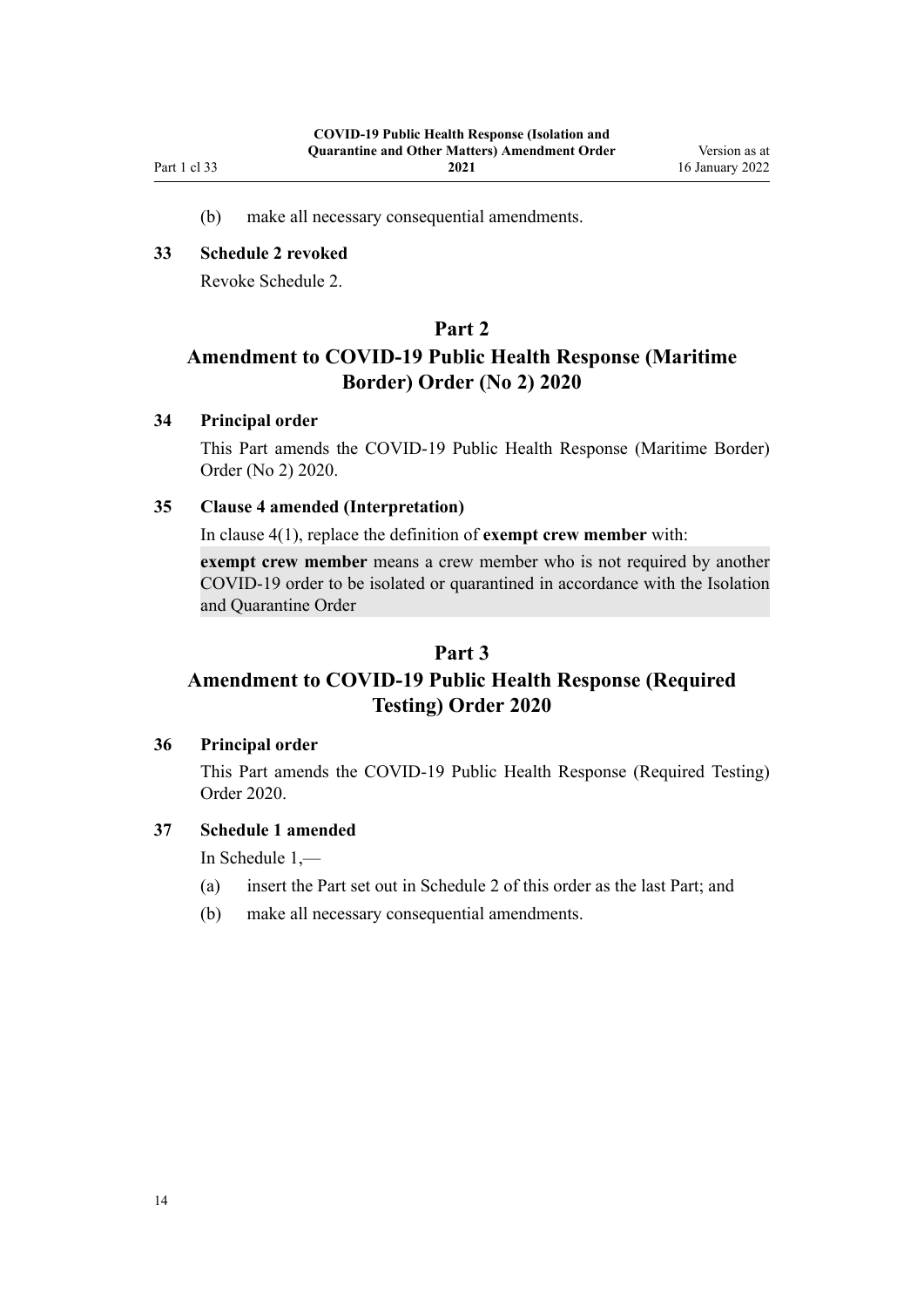## **Schedule 1**

## <span id="page-14-0"></span>**New Part 4 inserted into Schedule 1 of COVID-19 Public Health Response (Isolation and Quarantine) Order 2020**

[cl 32](#page-12-0)

## **Part 4**

## **Provisions relating to COVID-19 Public Health Response (Isolation and Quarantine and Other Matters) Amendment Order 2021**

### **11 Certain people in managed isolation or quarantine when Amendment Order commences**

- (1) This clause applies to a person who—
	- (a) is subject to Part 1 of this order immediately before 11.59 pm on 27 February 2022; but
	- (b) if they had arrived in New Zealand immediately at or after that time, would have been subject to Part 1D of this order.
- (2) The person must self-isolate in accordance with Part 1D instead of being isola‐ ted or quarantined in accordance with Part 1.
- (3) To avoid doubt, the person's period of self-isolation under Part 1D is as defined by clause 15HC (so that any period of isolation or quarantine is counted towards it).
- (4) However, the chief executive may instead allow the person to remain isolated or quarantined in accordance with Part 1 (for example, if an individual or group is unable to self-isolate in accordance with Part 1D), but only for the period of self-isolation that would apply under Part 1D.
- (5) *[Revoked]*

Schedule 1 new clause 11(1)(a): amended, at 11.58 pm on 16 January 2022, by [clause 34\(1\)](http://legislation.govt.nz/pdflink.aspx?id=LMS629340) of the COVID-19 Public Health Response (Air Border and Isolation and Quarantine) Amendment Order 2022 (SL 2022/2).

Schedule 1 new clause  $11(1)(b)$ : amended, at 11.58 pm on 16 January 2022, by [clause 34\(2\)](http://legislation.govt.nz/pdflink.aspx?id=LMS629340) of the COVID-19 Public Health Response (Air Border and Isolation and Quarantine) Amendment Order 2022 (SL 2022/2).

Schedule 1 new clause 11(5): revoked, at 11.58 pm on 16 January 2022, by [clause 34\(3\)](http://legislation.govt.nz/pdflink.aspx?id=LMS629340) of the COVID-19 Public Health Response (Air Border and Isolation and Quarantine) Amendment Order 2022 (SL 2022/2).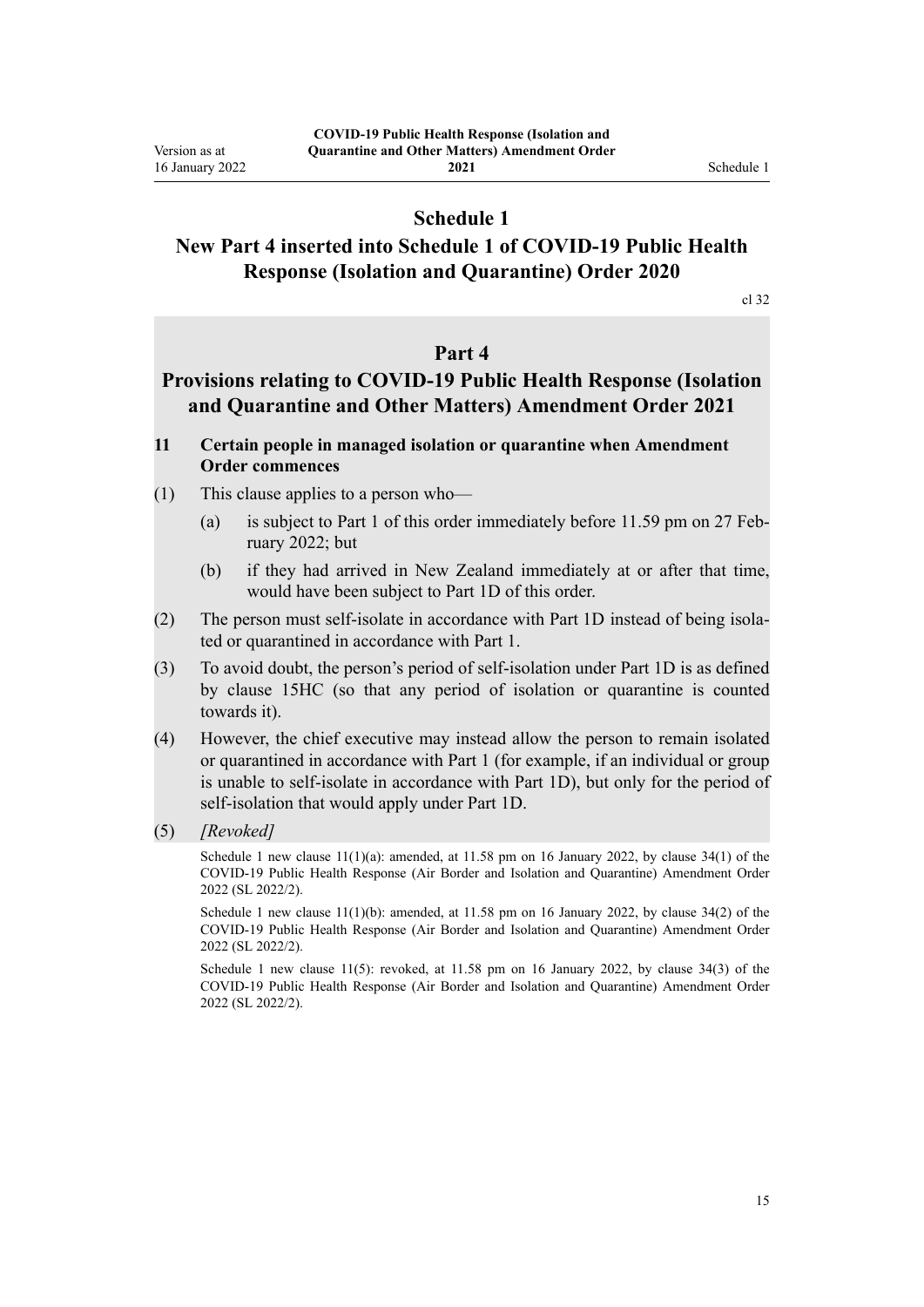<span id="page-15-0"></span>Schedule 2

**2021**

## **Schedule 2**

## **New Part 2 inserted into Schedule 1 of COVID-19 Public Health Response (Required Testing) Order 2020**

[cl 37](#page-13-0)

## **Part 2**

## **Provisions relating to COVID-19 Public Health Response (Isolation and Quarantine and Other Matters) Amendment Order 2021**

#### **1 People who start and stop being aircrew on international flights**

- (1) This clause applies to an aircrew member who arrives in New Zealand by an international flight on an aircraft on which they worked or for which they were identified as a crew member on the crew manifest.
- (2) If it is the first such flight for which the aircrew member is subject to clause 7(1) of this order, they must undergo the testing and medical examination required by that subclause within 72 hours after their arrival.
- (3) If it is the last such flight for which the aircrew member is subject to clause 7(1) of this order, they must undergo the testing and medical examination required by that subclause twice after their arrival (at the intervals required by the subclause).

Dated at Wellington this 21st day of December 2021.

Hon Chris Hipkins, Minister for COVID-19 Response.

Issued under the authority of the [Legislation Act 2019](http://legislation.govt.nz/pdflink.aspx?id=DLM7298104). Date of notification in *Gazette*: 21 December 2021.